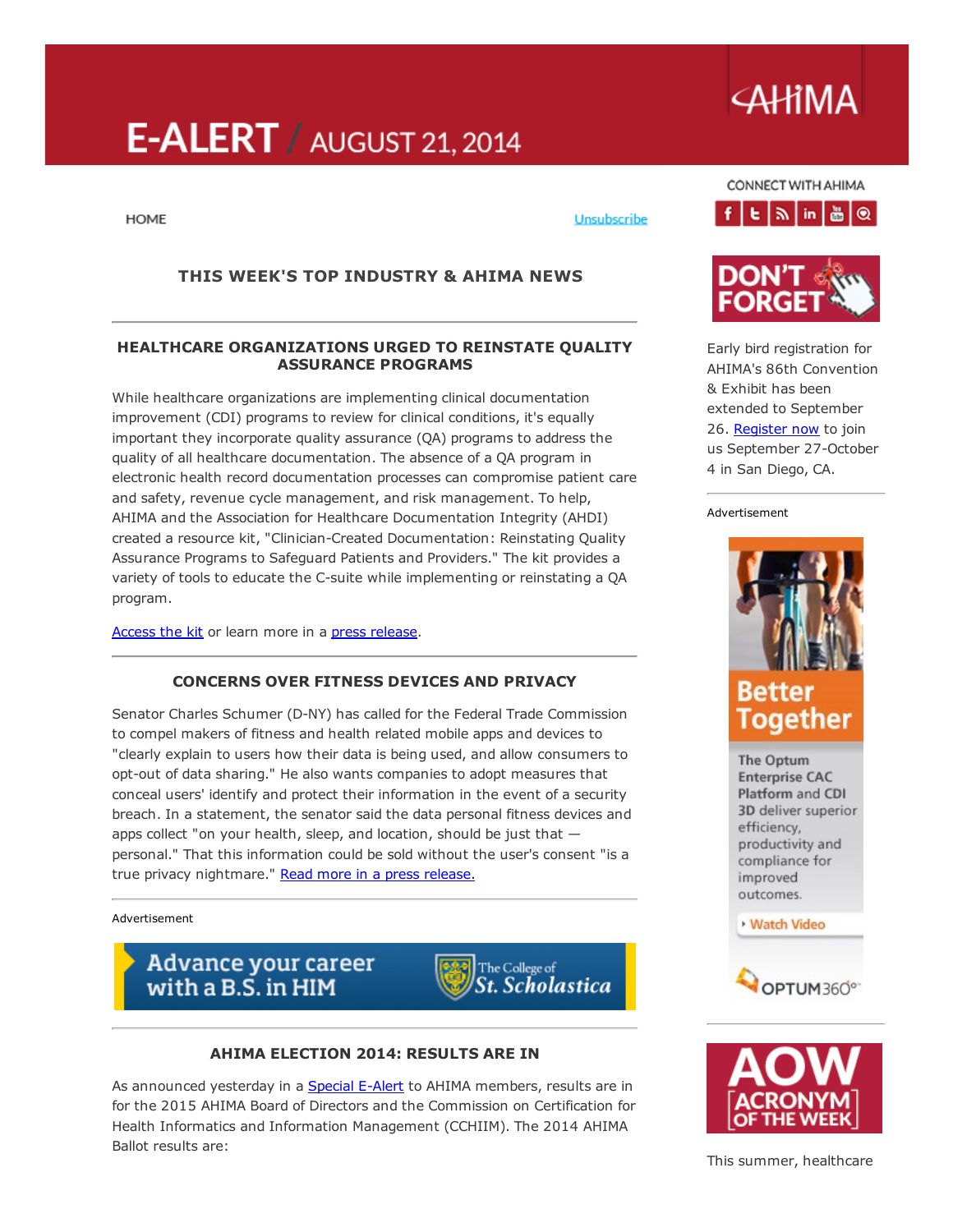President/Chair-elect Melissa M. Martin, RHIA, CCS, CHTS-IM

#### Directors for the AHIMA Board of Directors

Barbara J. Manor, MA, RHIA Dwan Thomas-Flowers, MBA, RHIA, CCS Susan White, PhD, RHIA, CHDA

#### CHIIM Commissioners

Stacey Butler, RHIA, CDIP, CCS, CCS-P Erin E. Head, MBA, RHIA, CHTS-TR Rosann M. O'Dell, DHSc, MS, RHIA, CDIP

### GUIDE HELPS CONSUMERS NAVIGATE THE HEALTHCARE SYSTEM

Knowing that even the best informed patient or caregiver can find the complex healthcare system, AHIMA has developed a reference guide on how to adequately prepare for a doctor or hospital visit and assess and understand the health records created during care.

The guide has been posted on myPHR.com, AHIMA's patient-facing website offering resources for accessing and effectively using health information. While the guide is developed for consumers, AHIMA officials say they also hope HIM professionals will recommend the guide and make it available to the patients and caregivers they encounter during their work and everyday life.

[Access](http://myphr.com/Resources/PrepDocVisit_Reference%20Guide%20FINAL.pdf) the guide or learn more at the *Journal of AHIMA* [website](http://journal.ahima.org/2014/08/14/reference-guide-helps-consumers-navigate-complex-healthcare-system/).

### POLICY BRIEF LOOKS FOR REASONS BEHIND SLOW INTEROPERABILITY

Lack of a business case, cost, lack of standards adoption and interoperability of systems, and concerns about privacy, security, and liability are some of the reasons why very few providers are sharing electronic information, according to a policy brief written by Janet Marchibroda, director of the Health Innovation Initiative at the Bipartisan Policy Center, and produced through a partnership between *Health Affairs* and the Robert Wood Johnson Foundation. The report cites stage 3 of meaningful use as "a significant opportunity to advance the interoperability of EHR technology and electronic information sharing among providers," and highlights recent goals and recommendations for information sharing toward higher-quality, more cost-effective care.

Read the [brief.](http://www.healthaffairs.org/healthpolicybriefs/brief.php?brief_id=122)

# GET INVOLVED

# APPLY TO JOIN AN AHIMA COMMITTEE OR COUNCIL



Apply now for appointed volunteer positions on AHIMA committees and councils in 2015. Review available opportunities in the [Volunteer](http://engage.ahima.org/volunteer/volunteeropportunities) Center on Engage. Are you a new graduate? You may be interested in the New Graduate [Leadership](http://engage.ahima.org/volunteer/newvolunteeropportunity/?VolunteerOpportunityKey=82ba3728-58c1-4d96-8366-32e31eed3624) Council. All applications are due September 30.

industry representatives and federal regulatory agency representatives met in Washington, DC, for the fourth meeting of the eHealth Initiative (eHI) Executive Advisory Board on Privacy and Security. The group discussed data access and use, as well as the challenges of maintaining privacy and security as information moves across the healthcare ecosystem.

[Download](http://www.ehidc.org/resource-center/publications/view_document/441-event-summary-data-access-and-use-addressing-privacy-and-security-challenges-to-move-information-across-the-healthcare-ecosystem) the meeting report from the eHI website.



Visit AHIMA's Engage Online [Communities](http://engage.ahima.org/) for discussions and content on topics important to HIM professionals. Have a membership-related question? Visit the **AHIMA** [Membership](http://engage.ahima.org/communities/viewcommunities/groupdetails/?CommunityKey=93941d81-3fb0-4301-8fd0-81f6bce5889d) and Business community.

You can also access Engage from our mobile app. Scan the QR code below, or visit [iTunes](https://itunes.apple.com/us/app/ahima-engage/id795420301?mt=8) or the [Google](https://play.google.com/store/apps/details?id=net.rd.android.membercentric.ahima) Play store to download.



# NEW JOBS ON CAREER ASSIST: JOB BANK

HIM [Director](http://careerassist.ahima.org/jobseeker/job/18727784/) North California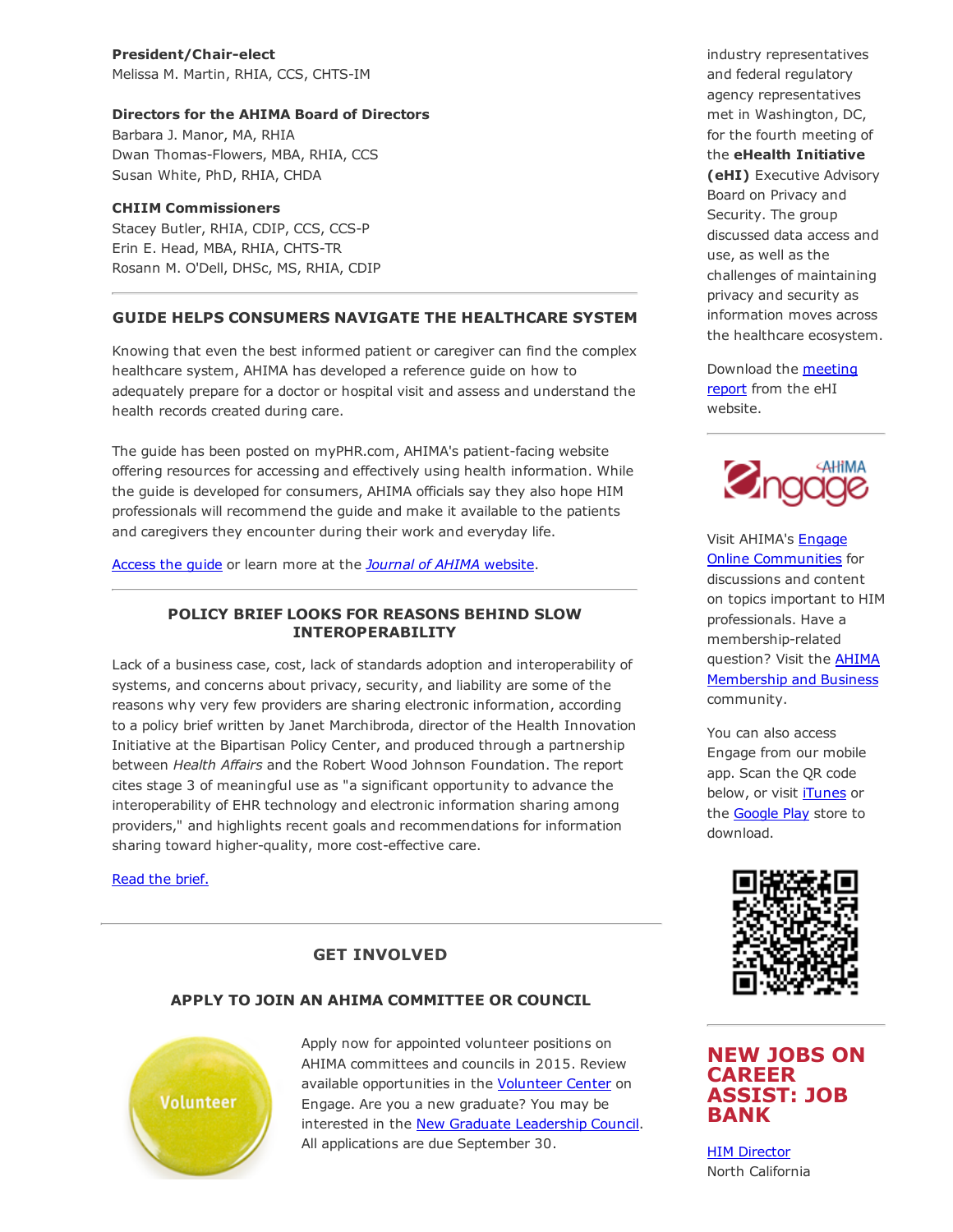# APPLICATIONS CLOSE FRIDAY FOR COMMISSIONERS ATLARGE



The Commission on Certification for Health Informatics and Information Management (CCHIIM) seeks highly qualified nominees for consideration and potential appointment to CCHIIM as at-large commissioners. The **[application](http://www.ahima.org/~/media/AHIMA/Files/Certification/Call_Nominations_AtLargeCommissioners_CCHIIM_July_8_14_Final.ashx)** closes tomorrow, Friday, August 22. If you have questions, contact [heather.rich@ahima.org.](mailto:heather.rich@ahima.org)

#### BECOME AN AHIMA FELLOW

**LOWSHIP** PROGRAM

Fellows of AHIMA are members who have earned recognition for their significant and sustained contributions to the profession. Don't miss your chance to become a FAHIMA. The next fellowship [application](http://www.ahima.org/about/recognition?tabid=fellowship) deadline is August 29.

#### ATTEND THE VOLUNTEER OPPORTUNITY SESSION AT **CONVENTION**



If you are attending **AHIMA's Annual [Convention](http://www.ahima.org/convention)** and Exhibit, plan to attend a volunteer session on Tuesday, September 30, from 3:15-4:15 p.m. Get an introduction to the appointed and elected opportunities available at the national level, submit a nomination form, and more.

# EDUCATION & NETWORKING

# CONFERENCES AND EVENTS WEBINARS







*Webinars start at 1 p.m. ET and last 60 minutes.*

August 21 An [Introduction](https://www.ahimastore.org/ProductDetailAudioSeminars.aspx?ProductID=17540) to Information **Governance** 

Clinical [Documentation](http://careerassist.ahima.org/jobseeker/job/18728283/) Improvement Specialist Tulsa, OK

Clinical [Documentation](http://careerassist.ahima.org/jobseeker/job/18727092/) Improvement Specialist Nationwide

MANAGER, [ACCREDITATION/PATIENT](http://careerassist.ahima.org/jobseeker/job/18708719/) **SAFETY** Georgia

CDI [Supervisor](http://careerassist.ahima.org/jobseeker/job/18707321/) Northern Florida

View [more](http://careerassist.ahima.org/home/home.cfm?site_id=681) available positions.



**REFERRAL PROGRAM**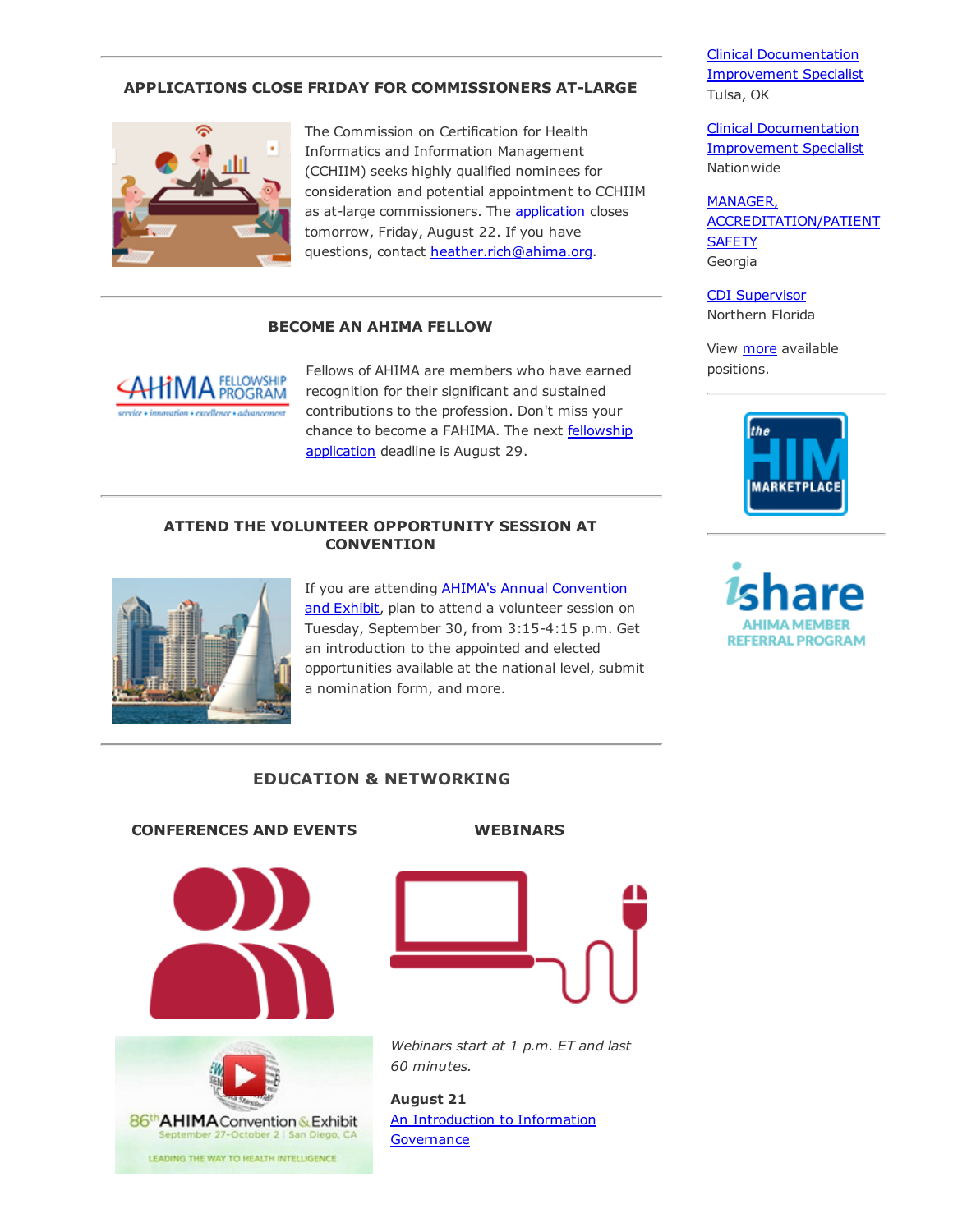Got five minutes? Learn what's waiting for you at [AHIMA's](http://www.ahima.org/convention) 86th Convention & Exhibit, September 27–October 2, in San Diego, CA. Register by [September](http://www.ahima.org/convention) 26 to save \$200 with early bird savings.

Annual Clinical Coding [Meeting](http://www.ahima.org/events/2014Sept-clinicalcoding) September 27-28 San Diego, CA *Register now and save \$200*

Invaluable education and training, cutting edge speakers, and important networking opportunities await you at AHIMA's Annual Clinical Coding meeting. The agenda features topics such as CDI, compliance risks, ICD-10 readiness, EHRs, and more. Extend your stay and attend **AHIMA's 86th** [Convention](http://www.ahima.org/convention) & Exhibit, September 27 October 2 to expand your education and networking opportunities.

#### Privacy and Security [Institute](http://www.ahima.org/events/2014sept-PrivacyInstitute) September 27–28

San Diego, CA *In conjunction with the AHIMA Convention & Exhibit*

Privacy and security officers must balance confidentiality, privacy, and security issues of healthcare reform, technology advances, and workflow accommodations with regulatory disparity and laws such as HIPAA and the Final HITECH Omnibus Rules. Join us for this advanced-level meeting to stay abreast of the hottest privacy and security trends today.

AHIMA Academy for ICD-10-CM/PCS

[November](http://www.ahima.org/events/2014nov-icd10academy-chi) 17–19, Chicago, IL

[December](http://www.ahima.org/events/2014Dec-icd10academy-Vegas) 1–3, Las Vegas, NV

AHIMA Academy for ICD-10-CM **Only** [November](http://www.ahima.org/events/2014Nov-CMacademy-chi) 17–18, Chicago, IL

# August 26 ICD-10-PCS and Physician Coders -Bridging the Gap

### NEW FROM AHIMA PRESS



By Linda Kloss, MA, RHIA, FAHIMA

This book outlines lessons from healthcare organizations that have already made progress in formalizing information governance and it offers tested practices for aligning governance to the organization's goals, organizing and staffing governance and enterprise management, building on what is working, and guiding incremental improvement.

### PRICE: \$59.95 MEMBER PRICE: \$49.95 PRODUCT CODE: AB100213